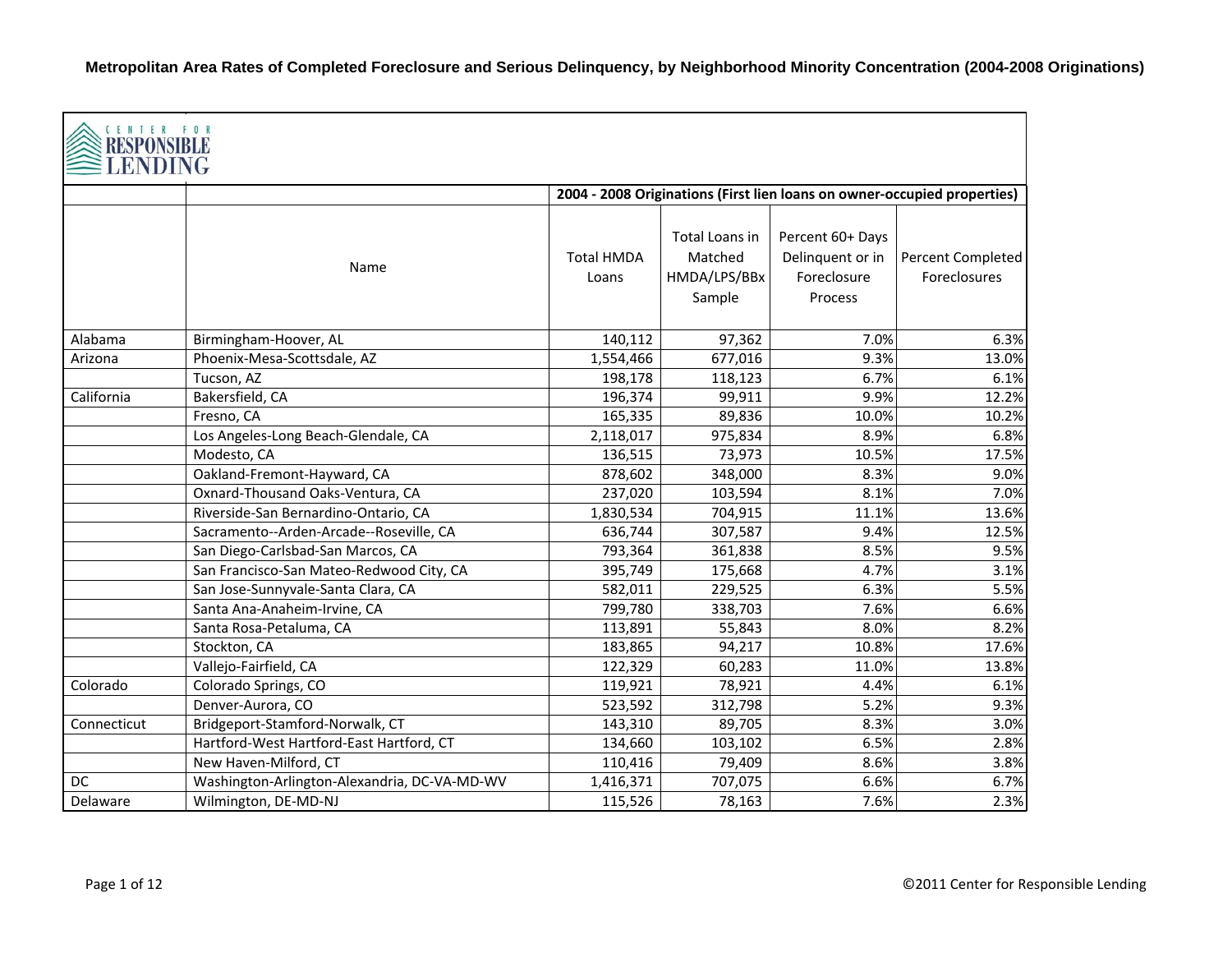| <b>CENTER FOR</b><br><b>RESPONSIBLI</b><br>LENDING |                                              |                   |                                                                |                                             |                |                                                                |                                      |  |  |
|----------------------------------------------------|----------------------------------------------|-------------------|----------------------------------------------------------------|---------------------------------------------|----------------|----------------------------------------------------------------|--------------------------------------|--|--|
|                                                    |                                              |                   | <b>Percent Minority - Lowest Quartile</b>                      |                                             |                | <b>Percent Minority - 2nd Quartile</b>                         |                                      |  |  |
|                                                    | Name                                         | Share of<br>Loans | Percent 60+ Days<br>Delinquent or in<br>Foreclosure<br>Process | Percent<br>Completed<br><b>Foreclosures</b> | Share of Loans | Percent 60+ Days<br>Delinquent or in<br>Foreclosure<br>Process | Percent<br>Completed<br>Foreclosures |  |  |
| Alabama                                            | Birmingham-Hoover, AL                        | 24.8%             | 5.3%                                                           | 4.6%                                        | 23.6%          | 5.0%                                                           | 4.5%                                 |  |  |
| Arizona                                            | Phoenix-Mesa-Scottsdale, AZ                  | 28.9%             | 7.1%                                                           | 8.3%                                        | 26.4%          | 8.3%                                                           | 10.3%                                |  |  |
|                                                    | Tucson, AZ                                   | 26.0%             | 4.0%                                                           | 3.7%                                        | 25.5%          | 5.9%                                                           | 5.4%                                 |  |  |
| California                                         | Bakersfield, CA                              | 27.4%             | 8.5%                                                           | 10.3%                                       | 27.3%          | 9.2%                                                           | 11.8%                                |  |  |
|                                                    | Fresno, CA                                   | 25.7%             | 8.0%                                                           | 8.1%                                        | 22.8%          | 9.5%                                                           | 9.9%                                 |  |  |
|                                                    | Los Angeles-Long Beach-Glendale, CA          | 23.9%             | 6.7%                                                           | 4.5%                                        | 24.3%          | 8.9%                                                           | 8.0%                                 |  |  |
|                                                    | Modesto, CA                                  | 24.1%             | 9.7%                                                           | 13.8%                                       | 25.2%          | 10.5%                                                          | 15.5%                                |  |  |
|                                                    | Oakland-Fremont-Hayward, CA                  | 23.9%             | 5.3%                                                           | 4.2%                                        | 22.7%          | 8.6%                                                           | 9.3%                                 |  |  |
|                                                    | Oxnard-Thousand Oaks-Ventura, CA             | 24.4%             | 6.3%                                                           | 3.9%                                        | 22.4%          | 7.2%                                                           | 4.9%                                 |  |  |
|                                                    | Riverside-San Bernardino-Ontario, CA         | 26.8%             | 11.1%                                                          | 13.9%                                       | 26.1%          | 10.9%                                                          | 13.0%                                |  |  |
|                                                    | Sacramento--Arden-Arcade--Roseville, CA      | 25.5%             | 8.1%                                                           | 7.4%                                        | 24.7%          | 9.1%                                                           | 10.8%                                |  |  |
|                                                    | San Diego-Carlsbad-San Marcos, CA            | 23.0%             | 6.5%                                                           | 5.8%                                        | 26.2%          | 7.5%                                                           | 7.6%                                 |  |  |
|                                                    | San Francisco-San Mateo-Redwood City, CA     | 25.7%             | 3.0%                                                           | 1.5%                                        | 24.8%          | 3.6%                                                           | 2.3%                                 |  |  |
|                                                    | San Jose-Sunnyvale-Santa Clara, CA           | 21.7%             | 3.7%                                                           | 2.2%                                        | 24.9%          | 5.3%                                                           | 3.9%                                 |  |  |
|                                                    | Santa Ana-Anaheim-Irvine, CA                 | 23.0%             | 6.6%                                                           | 4.2%                                        | 22.8%          | 6.8%                                                           | 5.2%                                 |  |  |
|                                                    | Santa Rosa-Petaluma, CA                      | 23.2%             | 5.8%                                                           | 4.3%                                        | 25.6%          | 7.5%                                                           | 6.7%                                 |  |  |
|                                                    | Stockton, CA                                 | 27.5%             | 10.3%                                                          | 14.0%                                       | 24.3%          | 10.7%                                                          | 17.0%                                |  |  |
|                                                    | Vallejo-Fairfield, CA                        | 23.6%             | 9.7%                                                           | 10.1%                                       | 25.7%          | 10.7%                                                          | 13.0%                                |  |  |
| Colorado                                           | Colorado Springs, CO                         | 26.1%             | 3.8%                                                           | 4.3%                                        | 25.3%          | 3.4%                                                           | 4.2%                                 |  |  |
|                                                    | Denver-Aurora, CO                            | 25.5%             | 4.0%                                                           | 5.0%                                        | 25.7%          | 4.0%                                                           | 5.4%                                 |  |  |
| Connecticut                                        | Bridgeport-Stamford-Norwalk, CT              | 24.1%             | 5.1%                                                           | 1.5%                                        | 24.4%          | 5.8%                                                           | 1.6%                                 |  |  |
|                                                    | Hartford-West Hartford-East Hartford, CT     | 26.2%             | 5.0%                                                           | 1.9%                                        | 24.5%          | 5.2%                                                           | 2.3%                                 |  |  |
|                                                    | New Haven-Milford, CT                        | 25.8%             | 6.1%                                                           | 2.2%                                        | 25.7%          | 7.1%                                                           | 2.5%                                 |  |  |
| DC                                                 | Washington-Arlington-Alexandria, DC-VA-MD-WV | 23.2%             | 4.9%                                                           | 5.6%                                        | 24.6%          | 4.7%                                                           | 6.7%                                 |  |  |
| Delaware                                           | Wilmington, DE-MD-NJ                         | 26.8%             | 6.4%                                                           | 2.2%                                        | 25.9%          | 5.9%                                                           | 1.7%                                 |  |  |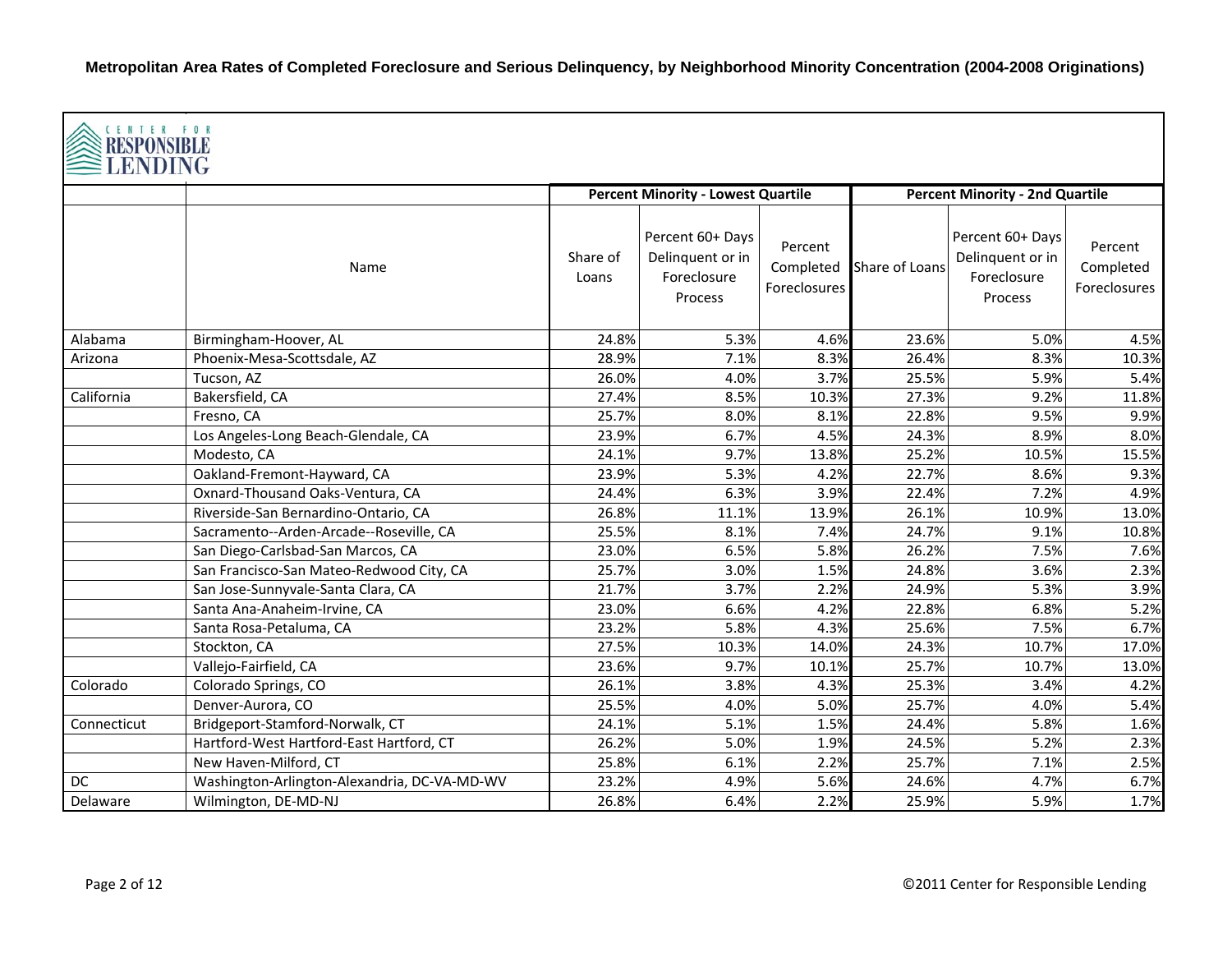| <b>CENTER FOR</b><br><b>RESPONSIBLE</b><br>LENDING<br><b>Percent Minority - Highest Quartile</b> |                                              |                |                                                                |                                      |                |                                                                |                                      |  |
|--------------------------------------------------------------------------------------------------|----------------------------------------------|----------------|----------------------------------------------------------------|--------------------------------------|----------------|----------------------------------------------------------------|--------------------------------------|--|
|                                                                                                  |                                              |                | <b>Percent Minority - 3rd Quartile</b>                         |                                      |                |                                                                |                                      |  |
|                                                                                                  | Name                                         | Share of Loans | Percent 60+ Days<br>Delinquent or in<br>Foreclosure<br>Process | Percent<br>Completed<br>Foreclosures | Share of Loans | Percent 60+ Days<br>Delinquent or in<br>Foreclosure<br>Process | Percent<br>Completed<br>Foreclosures |  |
| Alabama                                                                                          | Birmingham-Hoover, AL                        | 26.6%          | 5.7%                                                           | 5.0%                                 | 25.0%          | 12.1%                                                          | 11.1%                                |  |
| Arizona                                                                                          | Phoenix-Mesa-Scottsdale, AZ                  | 20.7%          | 10.0%                                                          | 15.6%                                | 24.0%          | 12.4%                                                          | 19.2%                                |  |
|                                                                                                  | Tucson, AZ                                   | 25.9%          | 7.0%                                                           | 6.7%                                 | 22.7%          | 10.2%                                                          | 9.0%                                 |  |
| California                                                                                       | Bakersfield, CA                              | 21.3%          | 11.1%                                                          | 14.7%                                | 24.0%          | 11.3%                                                          | 12.5%                                |  |
|                                                                                                  | Fresno, CA                                   | 24.6%          | 10.6%                                                          | 11.4%                                | 26.9%          | 11.7%                                                          | 11.4%                                |  |
|                                                                                                  | Los Angeles-Long Beach-Glendale, CA          | 25.7%          | 9.6%                                                           | 7.5%                                 | 26.0%          | 10.4%                                                          | 7.4%                                 |  |
|                                                                                                  | Modesto, CA                                  | 26.2%          | 10.7%                                                          | 17.7%                                | 24.5%          | 11.2%                                                          | 23.0%                                |  |
|                                                                                                  | Oakland-Fremont-Hayward, CA                  | 25.7%          | 8.7%                                                           | 9.2%                                 | 27.7%          | 10.4%                                                          | 12.7%                                |  |
|                                                                                                  | Oxnard-Thousand Oaks-Ventura, CA             | 23.5%          | 8.3%                                                           | 7.0%                                 | 29.7%          | 10.1%                                                          | 11.1%                                |  |
|                                                                                                  | Riverside-San Bernardino-Ontario, CA         | 24.4%          | 11.2%                                                          | 13.5%                                | 22.6%          | 11.2%                                                          | 14.0%                                |  |
|                                                                                                  | Sacramento--Arden-Arcade--Roseville, CA      | 26.9%          | 10.3%                                                          | 14.7%                                | 22.8%          | 10.1%                                                          | 17.4%                                |  |
|                                                                                                  | San Diego-Carlsbad-San Marcos, CA            | 25.4%          | 8.8%                                                           | 10.3%                                | 25.4%          | 11.0%                                                          | 13.8%                                |  |
|                                                                                                  | San Francisco-San Mateo-Redwood City, CA     | 25.3%          | 4.5%                                                           | 2.6%                                 | 24.3%          | 7.7%                                                           | 6.3%                                 |  |
|                                                                                                  | San Jose-Sunnyvale-Santa Clara, CA           | 25.8%          | 6.0%                                                           | 5.3%                                 | 27.6%          | 9.6%                                                           | 9.7%                                 |  |
|                                                                                                  | Santa Ana-Anaheim-Irvine, CA                 | 26.4%          | 7.4%                                                           | 6.6%                                 | 27.8%          | 9.4%                                                           | 9.7%                                 |  |
|                                                                                                  | Santa Rosa-Petaluma, CA                      | 23.4%          | 8.5%                                                           | 8.8%                                 | 27.8%          | 9.9%                                                           | 12.5%                                |  |
|                                                                                                  | Stockton, CA                                 | 25.8%          | 11.7%                                                          | 19.4%                                | 22.4%          | 10.6%                                                          | 20.6%                                |  |
|                                                                                                  | Vallejo-Fairfield, CA                        | 25.1%          | 11.2%                                                          | 15.8%                                | 25.6%          | 12.3%                                                          | 16.1%                                |  |
| Colorado                                                                                         | Colorado Springs, CO                         | 22.4%          | 4.5%                                                           | 6.1%                                 | 26.3%          | 6.0%                                                           | 9.9%                                 |  |
|                                                                                                  | Denver-Aurora, CO                            | 23.8%          | 5.7%                                                           | 10.2%                                | 24.9%          | 7.2%                                                           | 16.8%                                |  |
| Connecticut                                                                                      | Bridgeport-Stamford-Norwalk, CT              | 24.8%          | 7.9%                                                           | 2.5%                                 | 26.7%          | 13.8%                                                          | 5.9%                                 |  |
|                                                                                                  | Hartford-West Hartford-East Hartford, CT     | 24.8%          | 5.5%                                                           | 2.5%                                 | 24.6%          | 10.4%                                                          | 4.7%                                 |  |
|                                                                                                  | New Haven-Milford, CT                        | 24.4%          | 9.4%                                                           | 4.1%                                 | 24.1%          | 12.1%                                                          | 6.4%                                 |  |
| DC                                                                                               | Washington-Arlington-Alexandria, DC-VA-MD-WV | 26.1%          | 6.7%                                                           | 8.9%                                 | 26.1%          | 9.9%                                                           | 5.6%                                 |  |
| Delaware                                                                                         | Wilmington, DE-MD-NJ                         | 24.3%          | 7.8%                                                           | 2.1%                                 | 23.1%          | 10.6%                                                          | 3.3%                                 |  |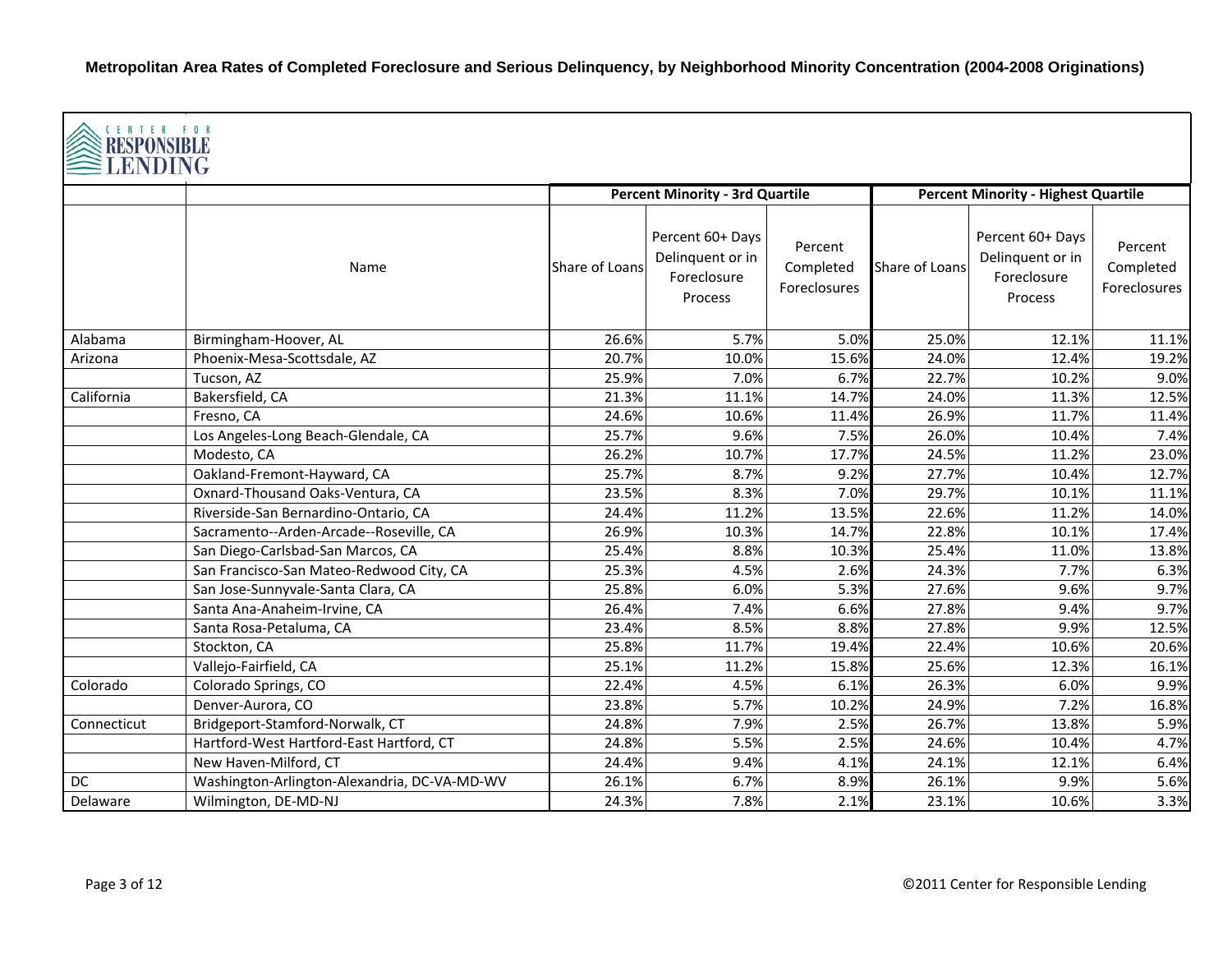| CENTER FOR<br>RESPONSIBLE |                                                   |                            |                                                     |                                                                          |                                   |
|---------------------------|---------------------------------------------------|----------------------------|-----------------------------------------------------|--------------------------------------------------------------------------|-----------------------------------|
|                           |                                                   |                            |                                                     | 2004 - 2008 Originations (First lien loans on owner-occupied properties) |                                   |
|                           | Name                                              | <b>Total HMDA</b><br>Loans | Total Loans in<br>Matched<br>HMDA/LPS/BBx<br>Sample | Percent 60+ Days<br>Delinquent or in<br>Foreclosure<br>Process           | Percent Completed<br>Foreclosures |
| Florida                   | Bradenton-Sarasota-Venice, FL                     | 119,137                    | 76,818                                              | 17.1%                                                                    | 8.3%                              |
|                           | Cape Coral-Fort Myers, FL                         | 156,984                    | 82,678                                              | 16.5%                                                                    | 18.9%                             |
|                           | Deltona-Daytona Beach-Ormond Beach, FL            | 108,467                    | 56,760                                              | 16.2%                                                                    | 7.3%                              |
|                           | Fort Lauderdale-Pompano Beach-Deerfield Beach, FL | 513,754                    | 260,521                                             | 19.4%                                                                    | 10.0%                             |
|                           | Jacksonville, FL                                  | 234,848                    | 146,891                                             | 13.7%                                                                    | 5.9%                              |
|                           | Miami-Miami Beach-Kendall, FL                     | 593,398                    | 294,413                                             | 23.4%                                                                    | 9.0%                              |
|                           | Orlando-Kissimmee, FL                             | 495,478                    | 271,053                                             | 17.5%                                                                    | 8.8%                              |
|                           | Palm Bay-Melbourne-Titusville, FL                 | 110,880                    | 67,824                                              | 15.4%                                                                    | 7.3%                              |
|                           | Port St. Lucie, FL                                | 116,259                    | 56,094                                              | 18.7%                                                                    | 10.8%                             |
|                           | Tampa-St. Petersburg-Clearwater, FL               | 508,670                    | 308,927                                             | 15.8%                                                                    | 6.7%                              |
|                           | West Palm Beach-Boca Raton-Boynton Beach, FL      | 283,486                    | 162,802                                             | 18.8%                                                                    | 7.2%                              |
| Georgia                   | Atlanta-Sandy Springs-Marietta, GA                | 1,232,234                  | 643,611                                             | 9.6%                                                                     | 9.2%                              |
| Hawaii                    | Honolulu, HI                                      | 94,672                     | 67,077                                              | 4.8%                                                                     | 2.0%                              |
| Idaho                     | Boise City-Nampa, ID                              | 157,166                    | 82,876                                              | 6.2%                                                                     | 6.4%                              |
| Illinois                  | Chicago-Naperville-Joliet, IL                     | 1,782,484                  | 980,852                                             | 9.4%                                                                     | 5.3%                              |
|                           | Lake County-Kenosha County, IL-WI                 | 204,648                    | 111,139                                             | 7.7%                                                                     | 4.6%                              |
| Indiana                   | Indianapolis-Carmel, IN                           | 270,929                    | 178,240                                             | 7.5%                                                                     | 6.3%                              |
|                           | Gary, IN                                          | 90,795                     | 62,439                                              | 9.6%                                                                     | 4.5%                              |
| lowa                      | Des Moines-West Des Moines, IA                    | 82,411                     | 57,925                                              | 6.0%                                                                     | 4.3%                              |
| Kentucky                  | Louisville/Jefferson County, KY-IN                | 148,350                    | 106,527                                             | 6.6%                                                                     | 4.7%                              |
| Louisiana                 | New Orleans-Metairie-Kenner, LA                   | 112,926                    | 83,453                                              | 9.1%                                                                     | 4.2%                              |
|                           | Baton Rouge, LA                                   | 79,444                     | 56,083                                              | 7.4%                                                                     | 2.7%                              |
| Massachusetts             | Peabody-Essex, MA                                 | 101,636                    | 70,813                                              | 6.7%                                                                     | 4.9%                              |
|                           | Boston-Quincy, MA                                 | 248,403                    | 170,767                                             | 6.5%                                                                     | 3.9%                              |
|                           | Cambridge-Newton-Framingham, MA                   | 187,370                    | 129,055                                             | 4.6%                                                                     | 3.1%                              |
|                           | Worcester, MA                                     | 91,767                     | 69,684                                              | 7.9%                                                                     | 5.5%                              |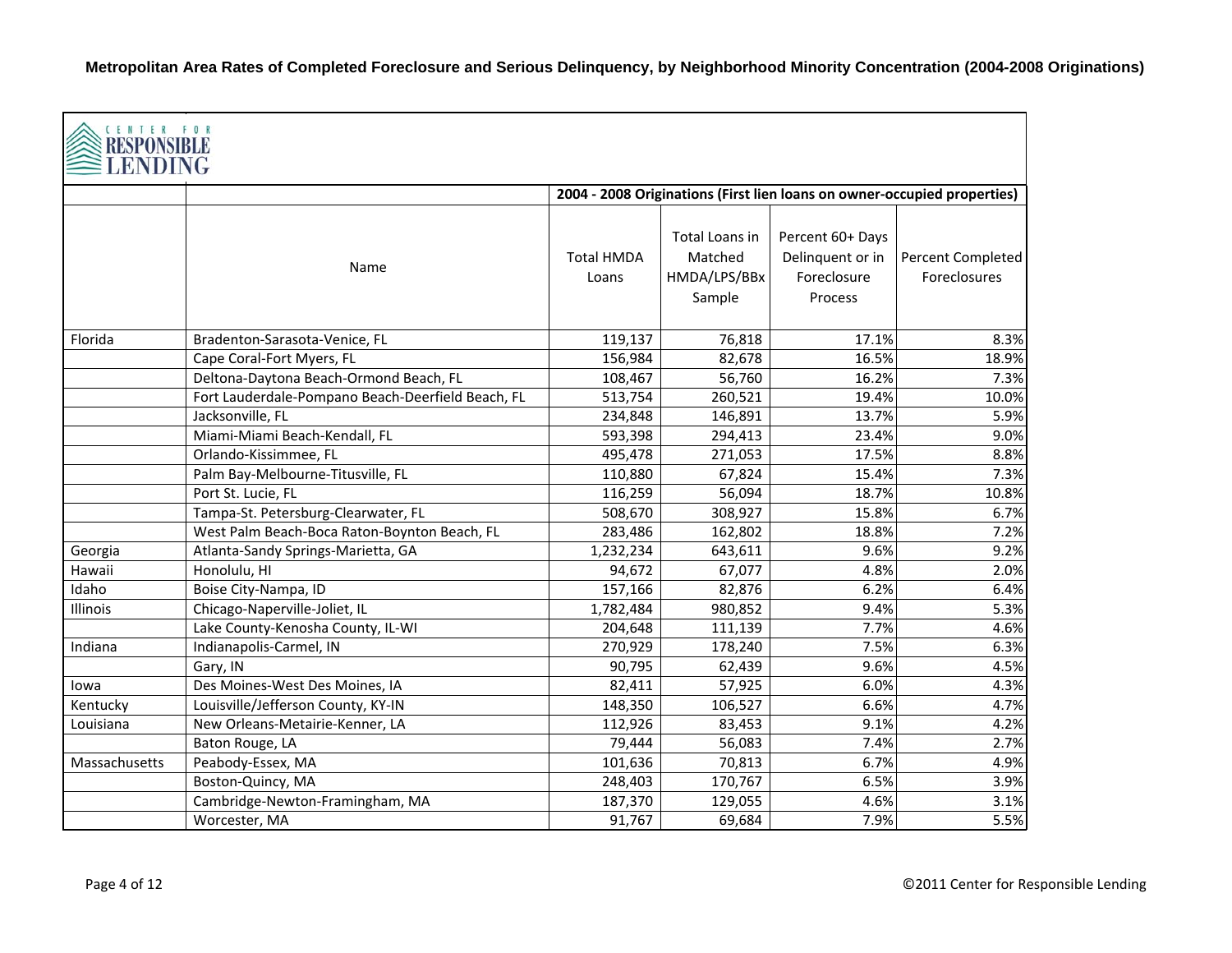|               | <b>CENTER FOR</b><br><b>RESPONSIBLE</b><br>LENDING |                   |                                                                |                                      |                |                                                                       |                                      |  |  |  |
|---------------|----------------------------------------------------|-------------------|----------------------------------------------------------------|--------------------------------------|----------------|-----------------------------------------------------------------------|--------------------------------------|--|--|--|
|               |                                                    |                   | <b>Percent Minority - Lowest Quartile</b>                      |                                      |                | <b>Percent Minority - 2nd Quartile</b>                                |                                      |  |  |  |
|               | Name                                               | Share of<br>Loans | Percent 60+ Days<br>Delinquent or in<br>Foreclosure<br>Process | Percent<br>Completed<br>Foreclosures | Share of Loans | Percent 60+ Days<br>Delinquent or in<br>Foreclosure<br><b>Process</b> | Percent<br>Completed<br>Foreclosures |  |  |  |
| Florida       | Bradenton-Sarasota-Venice, FL                      | 25.8%             | 14.2%                                                          | 6.2%                                 | 25.2%          | 16.2%                                                                 | 7.6%                                 |  |  |  |
|               | Cape Coral-Fort Myers, FL                          | 29.5%             | 14.4%                                                          | 13.8%                                | 23.4%          | 16.8%                                                                 | 19.9%                                |  |  |  |
|               | Deltona-Daytona Beach-Ormond Beach, FL             | 33.0%             | 13.9%                                                          | 5.9%                                 | 28.5%          | 15.4%                                                                 | 6.9%                                 |  |  |  |
|               | Fort Lauderdale-Pompano Beach-Deerfield Beach, FL  | 28.9%             | 17.0%                                                          | 8.8%                                 | 26.5%          | 18.7%                                                                 | 10.3%                                |  |  |  |
|               | Jacksonville, FL                                   | 27.8%             | 11.3%                                                          | 4.3%                                 | 23.6%          | 12.0%                                                                 | 4.7%                                 |  |  |  |
|               | Miami-Miami Beach-Kendall, FL                      | 27.1%             | 20.6%                                                          | 9.3%                                 | 24.4%          | 23.9%                                                                 | 9.2%                                 |  |  |  |
|               | Orlando-Kissimmee, FL                              | 27.8%             | 14.5%                                                          | 6.5%                                 | 24.8%          | 17.2%                                                                 | 8.1%                                 |  |  |  |
|               | Palm Bay-Melbourne-Titusville, FL                  | 29.0%             | 13.7%                                                          | 6.1%                                 | 22.7%          | 13.5%                                                                 | 6.1%                                 |  |  |  |
|               | Port St. Lucie, FL                                 | 32.9%             | 14.3%                                                          | 7.1%                                 | 25.3%          | 20.5%                                                                 | 12.6%                                |  |  |  |
|               | Tampa-St. Petersburg-Clearwater, FL                | 26.6%             | 14.7%                                                          | 6.4%                                 | 25.7%          | 14.5%                                                                 | 6.2%                                 |  |  |  |
|               | West Palm Beach-Boca Raton-Boynton Beach, FL       | 27.2%             | 13.7%                                                          | 5.0%                                 | 24.1%          | 18.3%                                                                 | 7.0%                                 |  |  |  |
| Georgia       | Atlanta-Sandy Springs-Marietta, GA                 | 23.3%             | 7.4%                                                           | 6.6%                                 | 24.8%          | 8.2%                                                                  | 7.4%                                 |  |  |  |
| Hawaii        | Honolulu, HI                                       | 24.4%             | 3.7%                                                           | 1.5%                                 | 25.3%          | 3.8%                                                                  | 1.7%                                 |  |  |  |
| Idaho         | Boise City-Nampa, ID                               | 23.1%             | 6.1%                                                           | 5.8%                                 | 22.8%          | 5.2%                                                                  | 4.9%                                 |  |  |  |
| Illinois      | Chicago-Naperville-Joliet, IL                      | 26.0%             | 6.8%                                                           | 3.2%                                 | 23.6%          | 7.5%                                                                  | 3.8%                                 |  |  |  |
|               | Lake County-Kenosha County, IL-WI                  | 23.6%             | 6.2%                                                           | 3.4%                                 | 24.8%          | 6.7%                                                                  | 3.6%                                 |  |  |  |
| Indiana       | Indianapolis-Carmel, IN                            | 27.0%             | 7.3%                                                           | 5.3%                                 | 23.7%          | 7.3%                                                                  | 6.2%                                 |  |  |  |
|               | Gary, IN                                           | 24.5%             | 6.9%                                                           | 2.9%                                 | 25.1%          | 7.1%                                                                  | 2.6%                                 |  |  |  |
| lowa          | Des Moines-West Des Moines, IA                     | 27.0%             | 5.5%                                                           | 3.5%                                 | 28.6%          | 3.9%                                                                  | 2.7%                                 |  |  |  |
| Kentucky      | Louisville/Jefferson County, KY-IN                 | 25.9%             | 6.5%                                                           | 4.4%                                 | 24.7%          | 5.7%                                                                  | 4.0%                                 |  |  |  |
| Louisiana     | New Orleans-Metairie-Kenner, LA                    | 25.0%             | 5.6%                                                           | 3.0%                                 | 24.4%          | 7.1%                                                                  | 3.3%                                 |  |  |  |
|               | Baton Rouge, LA                                    | 24.5%             | 6.3%                                                           | 2.5%                                 | 24.5%          | 5.5%                                                                  | 2.2%                                 |  |  |  |
| Massachusetts | Peabody-Essex, MA                                  | 26.5%             | 4.8%                                                           | 2.1%                                 | 25.1%          | 5.7%                                                                  | 3.0%                                 |  |  |  |
|               | Boston-Quincy, MA                                  | 25.7%             | 5.8%                                                           | 2.6%                                 | 25.1%          | 5.2%                                                                  | 2.5%                                 |  |  |  |
|               | Cambridge-Newton-Framingham, MA                    | 25.6%             | 4.2%                                                           | 2.1%                                 | 24.7%          | 3.6%                                                                  | 1.9%                                 |  |  |  |
|               | Worcester, MA                                      | 26.3%             | 7.1%                                                           | 3.9%                                 | 26.8%          | 7.6%                                                                  | 4.3%                                 |  |  |  |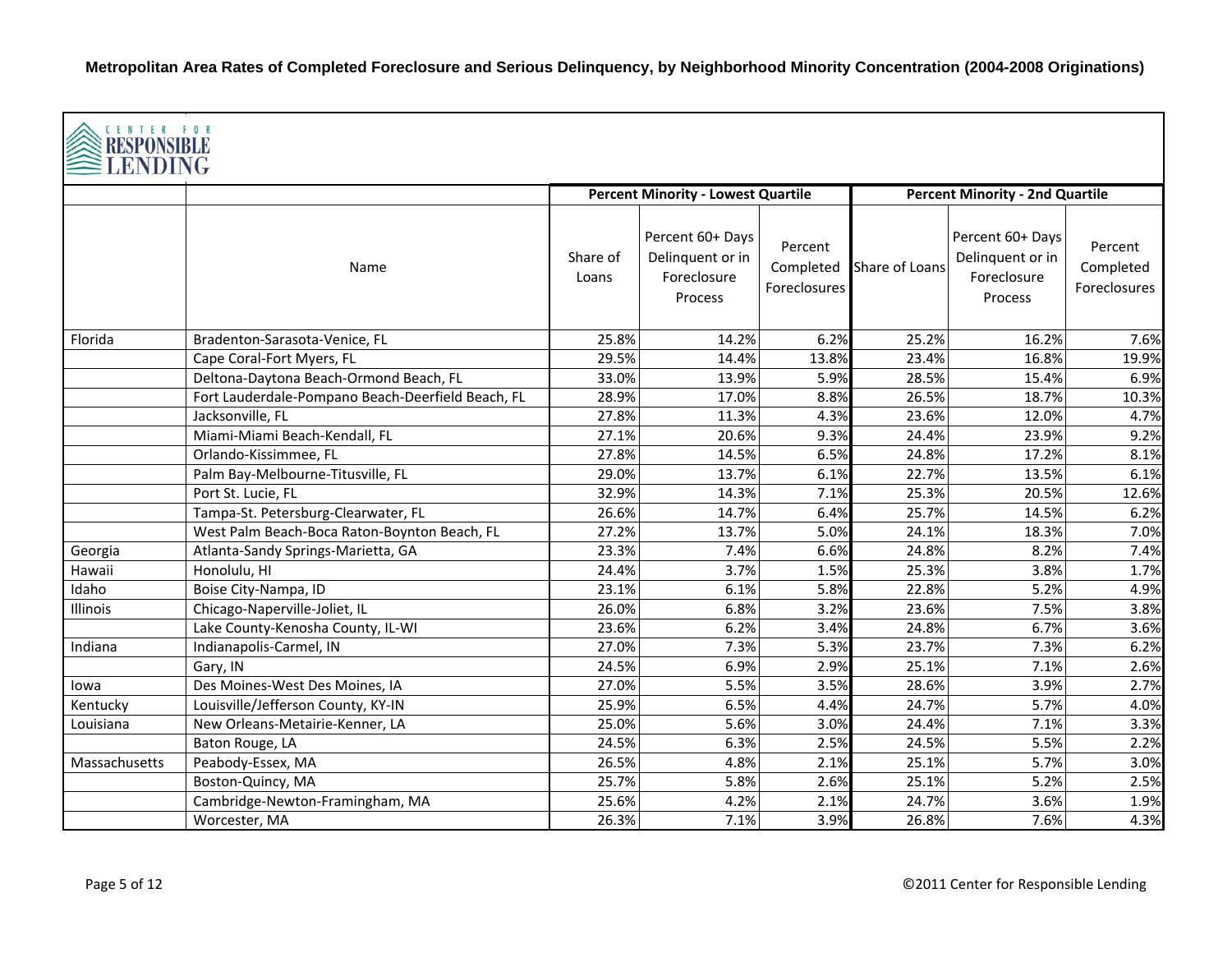| <b>CENTER FOR</b><br><b>RESPONSIBLE</b><br><b>LENDING</b> |                                                   |                |                                                                |                                      |                |                                                                       |                                      |  |  |
|-----------------------------------------------------------|---------------------------------------------------|----------------|----------------------------------------------------------------|--------------------------------------|----------------|-----------------------------------------------------------------------|--------------------------------------|--|--|
|                                                           |                                                   |                | <b>Percent Minority - 3rd Quartile</b>                         |                                      |                | <b>Percent Minority - Highest Quartile</b>                            |                                      |  |  |
|                                                           | Name                                              | Share of Loans | Percent 60+ Days<br>Delinquent or in<br>Foreclosure<br>Process | Percent<br>Completed<br>Foreclosures | Share of Loans | Percent 60+ Days<br>Delinquent or in<br>Foreclosure<br><b>Process</b> | Percent<br>Completed<br>Foreclosures |  |  |
| Florida                                                   | Bradenton-Sarasota-Venice, FL                     | 24.8%          | 18.6%                                                          | 10.6%                                | 24.2%          | 19.5%                                                                 | 9.0%                                 |  |  |
|                                                           | Cape Coral-Fort Myers, FL                         | 23.0%          | 16.6%                                                          | 19.0%                                | 24.1%          | 18.5%                                                                 | 24.0%                                |  |  |
|                                                           | Deltona-Daytona Beach-Ormond Beach, FL            | 16.8%          | 18.5%                                                          | 8.9%                                 | 21.7%          | 19.1%                                                                 | 8.6%                                 |  |  |
|                                                           | Fort Lauderdale-Pompano Beach-Deerfield Beach, FL | 23.2%          | 20.5%                                                          | 10.7%                                | 21.3%          | 22.6%                                                                 | 10.6%                                |  |  |
|                                                           | Jacksonville, FL                                  | 24.5%          | 14.3%                                                          | 5.9%                                 | 24.1%          | 17.5%                                                                 | 8.8%                                 |  |  |
|                                                           | Miami-Miami Beach-Kendall, FL                     | 23.6%          | 25.0%                                                          | 8.6%                                 | 24.8%          | 24.6%                                                                 | 8.9%                                 |  |  |
|                                                           | Orlando-Kissimmee, FL                             | 24.1%          | 18.2%                                                          | 9.8%                                 | 23.3%          | 20.7%                                                                 | 11.0%                                |  |  |
|                                                           | Palm Bay-Melbourne-Titusville, FL                 | 26.3%          | 16.5%                                                          | 8.0%                                 | 22.0%          | 18.2%                                                                 | 9.3%                                 |  |  |
|                                                           | Port St. Lucie, FL                                | 15.2%          | 20.8%                                                          | 12.9%                                | 26.7%          | 21.1%                                                                 | 12.5%                                |  |  |
|                                                           | Tampa-St. Petersburg-Clearwater, FL               | 23.6%          | 15.4%                                                          | 6.2%                                 | 24.2%          | 18.7%                                                                 | 7.9%                                 |  |  |
|                                                           | West Palm Beach-Boca Raton-Boynton Beach, FL      | 23.5%          | 20.2%                                                          | 7.9%                                 | 25.2%          | 23.7%                                                                 | 9.2%                                 |  |  |
| Georgia                                                   | Atlanta-Sandy Springs-Marietta, GA                | 24.7%          | 9.0%                                                           | 8.1%                                 | 27.1%          | 13.2%                                                                 | 14.2%                                |  |  |
| Hawaii                                                    | Honolulu, HI                                      | 25.5%          | 4.9%                                                           | 2.1%                                 | 24.9%          | 6.8%                                                                  | 2.6%                                 |  |  |
| Idaho                                                     | Boise City-Nampa, ID                              | 29.1%          | 6.0%                                                           | 6.5%                                 | 24.9%          | 7.6%                                                                  | 8.1%                                 |  |  |
| Illinois                                                  | Chicago-Naperville-Joliet, IL                     | 24.8%          | 9.7%                                                           | 5.2%                                 | 25.6%          | 13.4%                                                                 | 9.1%                                 |  |  |
|                                                           | Lake County-Kenosha County, IL-WI                 | 25.5%          | 5.9%                                                           | 3.1%                                 | 26.1%          | 11.6%                                                                 | 8.1%                                 |  |  |
| Indiana                                                   | Indianapolis-Carmel, IN                           | 23.0%          | 5.5%                                                           | 4.2%                                 | 26.4%          | 9.6%                                                                  | 9.3%                                 |  |  |
|                                                           | Gary, IN                                          | 24.7%          | 8.8%                                                           | 3.3%                                 | 25.7%          | 15.2%                                                                 | 9.0%                                 |  |  |
| lowa                                                      | Des Moines-West Des Moines, IA                    | 20.1%          | 5.7%                                                           | 3.9%                                 | 24.3%          | 9.2%                                                                  | 7.6%                                 |  |  |
| Kentucky                                                  | Louisville/Jefferson County, KY-IN                | 24.6%          | 6.0%                                                           | 4.1%                                 | 24.8%          | 8.2%                                                                  | 6.1%                                 |  |  |
| Louisiana                                                 | New Orleans-Metairie-Kenner, LA                   | 24.7%          | 10.8%                                                          | 4.3%                                 | 25.9%          | 12.5%                                                                 | 6.1%                                 |  |  |
|                                                           | Baton Rouge, LA                                   | 25.3%          | 6.3%                                                           | 2.2%                                 | 25.7%          | 11.4%                                                                 | 3.8%                                 |  |  |
| Massachusetts                                             | Peabody-Essex, MA                                 | 24.2%          | 5.7%                                                           | 3.6%                                 | 24.2%          | 11.1%                                                                 | 11.1%                                |  |  |
|                                                           | Boston-Quincy, MA                                 | 24.3%          | 5.5%                                                           | 3.5%                                 | 24.8%          | 9.4%                                                                  | 7.2%                                 |  |  |
|                                                           | Cambridge-Newton-Framingham, MA                   | 24.0%          | 3.8%                                                           | 2.7%                                 | 25.6%          | 6.5%                                                                  | 5.7%                                 |  |  |
|                                                           | Worcester, MA                                     | 23.5%          | 7.3%                                                           | 5.3%                                 | 23.5%          | 10.0%                                                                 | 8.8%                                 |  |  |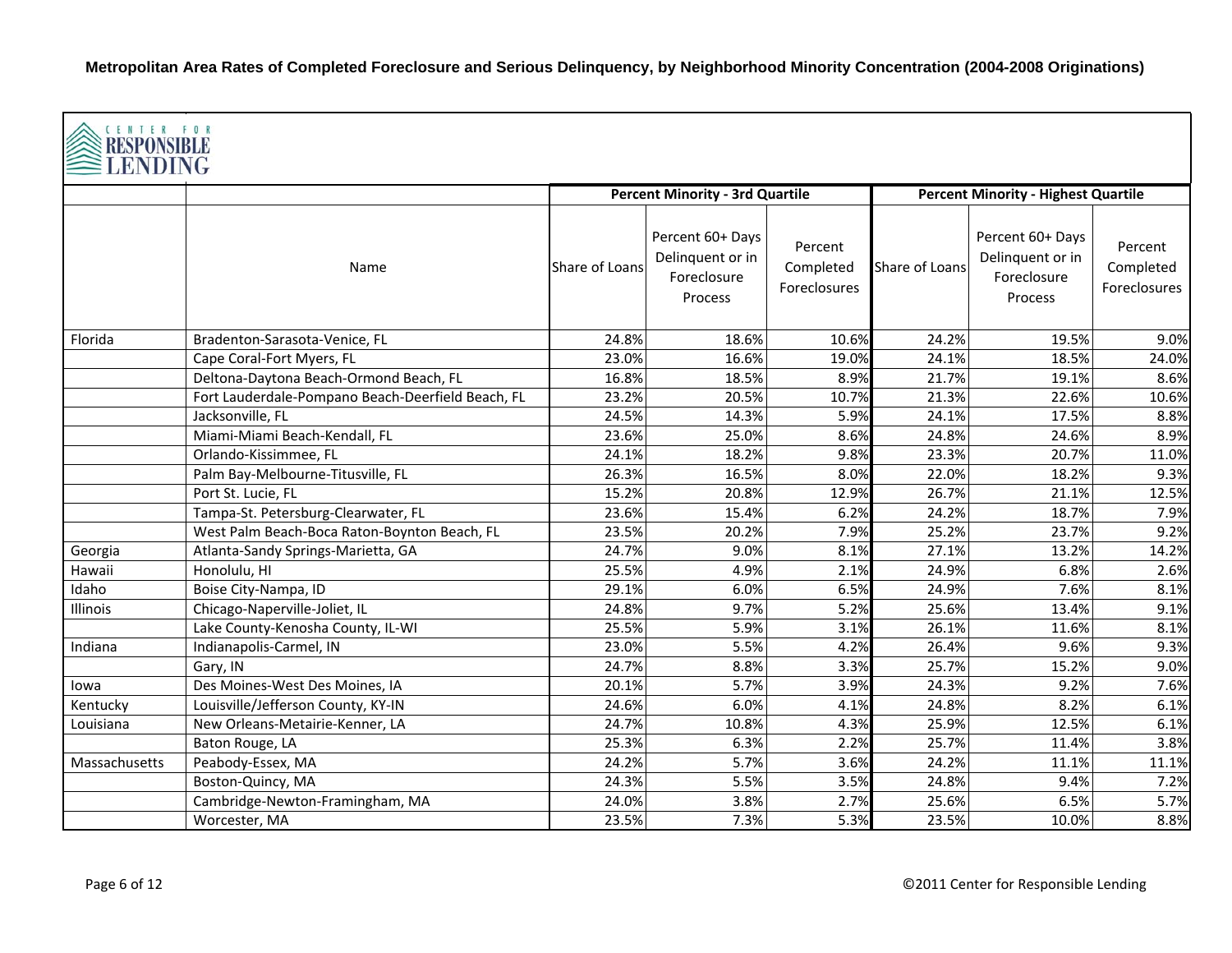| CENTER FOR<br>RESPONSIBL<br><b>LENDING</b> |                                         |                            |                                                     |                                                                |                                                                          |
|--------------------------------------------|-----------------------------------------|----------------------------|-----------------------------------------------------|----------------------------------------------------------------|--------------------------------------------------------------------------|
|                                            |                                         |                            |                                                     |                                                                | 2004 - 2008 Originations (First lien loans on owner-occupied properties) |
|                                            | Name                                    | <b>Total HMDA</b><br>Loans | Total Loans in<br>Matched<br>HMDA/LPS/BBx<br>Sample | Percent 60+ Days<br>Delinquent or in<br>Foreclosure<br>Process | Percent Completed<br>Foreclosures                                        |
| Maryland                                   | Baltimore-Towson, MD                    | 601,172                    | 360,478                                             | 6.6%                                                           | 3.0%                                                                     |
|                                            | Bethesda-Frederick-Gaithersburg, MD     | 344,185                    | 174,086                                             | 6.6%                                                           | 4.3%                                                                     |
| Michigan                                   | Detroit-Livonia-Dearborn, MI            | 290,100                    | 170,016                                             | 11.2%                                                          | 22.4%                                                                    |
|                                            | Grand Rapids-Wyoming, MI                | 93,784                     | 65,089                                              | 6.4%                                                           | 11.5%                                                                    |
|                                            | Warren-Troy-Farmington Hills, MI        | 410,114                    | 277,749                                             | 7.1%                                                           | 10.8%                                                                    |
| Minnesota                                  | Minneapolis-St. Paul-Bloomington, MN-WI | 587,824                    | 373,125                                             | 5.8%                                                           | 8.8%                                                                     |
| Missouri                                   | St. Louis, MO-IL                        | 569,656                    | 342,071                                             | 5.7%                                                           | 5.7%                                                                     |
|                                            | Kansas City, MO-KS                      | 325,135                    | 225,410                                             | 5.3%                                                           | 6.5%                                                                     |
| North Carolina                             | Raleigh-Cary, NC                        | 189,361                    | 116,190                                             | 5.0%                                                           | 2.7%                                                                     |
|                                            | Charlotte-Gastonia-Concord, NC-SC       | 337,861                    | 204,821                                             | 7.3%                                                           | 4.1%                                                                     |
| Nebraska                                   | Omaha-Council Bluffs, NE-IA             | 96,130                     | 71,370                                              | 5.0%                                                           | 4.2%                                                                     |
| New Jersey                                 | Camden, NJ                              | 207,267                    | 145,437                                             | 9.3%                                                           | 1.9%                                                                     |
|                                            | Edison-New Brunswick, NJ                | 375,314                    | 245,370                                             | 8.3%                                                           | 1.8%                                                                     |
|                                            | Newark-Union, NJ-PA                     | 290,519                    | 197,483                                             | 10.7%                                                          | 3.2%                                                                     |
| <b>New Mexico</b>                          | Albuquerque, NM                         | 144,932                    | 92,903                                              | 6.3%                                                           | 2.8%                                                                     |
| Nevada                                     | Las Vegas-Paradise, NV                  | 655,083                    | 295,414                                             | 14.7%                                                          | 16.1%                                                                    |
| <b>New York</b>                            | Albany-Schenectady-Troy, NY             | 74,305                     | 59,258                                              | 6.9%                                                           | 1.9%                                                                     |
|                                            | Buffalo-Niagara Falls, NY               | 76,030                     | 58,685                                              | 5.6%                                                           | 1.9%                                                                     |
|                                            | Nassau-Suffolk, NY                      | 430,244                    | 256,515                                             | 13.2%                                                          | 2.4%                                                                     |
|                                            | Rochester, NY                           | 71,655                     | 56,910                                              | 6.2%                                                           | 2.4%                                                                     |
|                                            | New York-White Plains-Wayne, NY-NJ      | 945,862                    | 595,090                                             | 9.7%                                                           | 1.9%                                                                     |
| Ohio                                       | Columbus, OH                            | 218,818                    | 153,202                                             | 7.6%                                                           | 6.6%                                                                     |
|                                            | Cleveland-Elyria-Mentor, OH             | 198,781                    | 142,512                                             | 10.5%                                                          | 8.2%                                                                     |
|                                            | Dayton, OH                              | 88,521                     | 67,631                                              | 7.6%                                                           | 6.5%                                                                     |
|                                            | Cincinnati-Middletown, OH-KY-IN         | 245,072                    | 178,020                                             | 7.4%                                                           | 5.8%                                                                     |

 $\overline{\phantom{a}}$ 

Г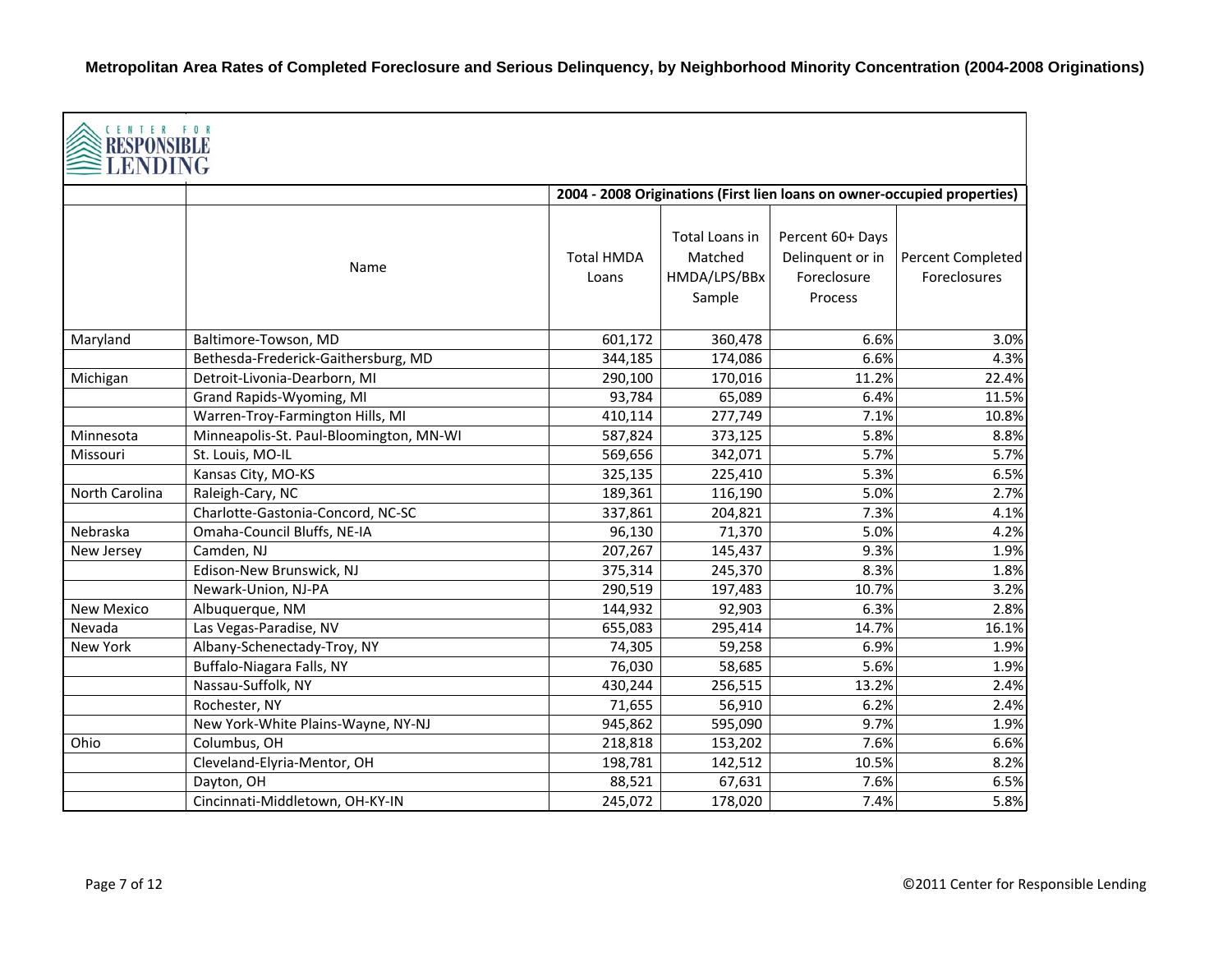| CENTER FOR<br>RESPONSIBLE<br>LENDING |                                         |                   |                                                                |                                      |                |                                                                |                                      |  |  |
|--------------------------------------|-----------------------------------------|-------------------|----------------------------------------------------------------|--------------------------------------|----------------|----------------------------------------------------------------|--------------------------------------|--|--|
|                                      |                                         |                   | <b>Percent Minority - Lowest Quartile</b>                      |                                      |                | <b>Percent Minority - 2nd Quartile</b>                         |                                      |  |  |
|                                      | Name                                    | Share of<br>Loans | Percent 60+ Days<br>Delinquent or in<br>Foreclosure<br>Process | Percent<br>Completed<br>Foreclosures | Share of Loans | Percent 60+ Days<br>Delinquent or in<br>Foreclosure<br>Process | Percent<br>Completed<br>Foreclosures |  |  |
| Maryland                             | Baltimore-Towson, MD                    | 26.1%             | 5.5%                                                           | 2.4%                                 | 24.5%          | 5.3%                                                           | 2.4%                                 |  |  |
|                                      | Bethesda-Frederick-Gaithersburg, MD     | 27.2%             | 5.4%                                                           | 3.2%                                 | 21.9%          | 4.9%                                                           | 3.1%                                 |  |  |
| Michigan                             | Detroit-Livonia-Dearborn, MI            | 27.3%             | 7.5%                                                           | 11.2%                                | 27.5%          | 8.9%                                                           | 14.8%                                |  |  |
|                                      | Grand Rapids-Wyoming, MI                | 26.3%             | 5.5%                                                           | 8.7%                                 | 26.9%          | 5.8%                                                           | 8.4%                                 |  |  |
|                                      | Warren-Troy-Farmington Hills, MI        | 25.2%             | 6.5%                                                           | 9.2%                                 | 25.0%          | 6.6%                                                           | 9.7%                                 |  |  |
| Minnesota                            | Minneapolis-St. Paul-Bloomington, MN-WI | 24.7%             | 6.3%                                                           | 8.5%                                 | 24.7%          | 5.1%                                                           | 6.8%                                 |  |  |
| Missouri                             | St. Louis, MO-IL                        | 27.9%             | 4.9%                                                           | 4.5%                                 | 22.5%          | 4.1%                                                           | 3.7%                                 |  |  |
|                                      | Kansas City, MO-KS                      | 26.1%             | 4.3%                                                           | 5.1%                                 | 24.5%          | 4.4%                                                           | 5.1%                                 |  |  |
| North Carolina                       | Raleigh-Cary, NC                        | 26.1%             | 3.3%                                                           | 1.7%                                 | 23.8%          | 4.1%                                                           | 2.3%                                 |  |  |
|                                      | Charlotte-Gastonia-Concord, NC-SC       | 25.0%             | 5.0%                                                           | 2.5%                                 | 23.8%          | 6.5%                                                           | 3.5%                                 |  |  |
| Nebraska                             | Omaha-Council Bluffs, NE-IA             | 26.1%             | 4.1%                                                           | 3.4%                                 | 25.7%          | 4.1%                                                           | 3.1%                                 |  |  |
| New Jersey                           | Camden, NJ                              | 26.3%             | 7.4%                                                           | 1.5%                                 | 24.8%          | 7.9%                                                           | 1.5%                                 |  |  |
|                                      | Edison-New Brunswick, NJ                | 25.0%             | 8.2%                                                           | 1.7%                                 | 24.7%          | 8.0%                                                           | 1.5%                                 |  |  |
|                                      | Newark-Union, NJ-PA                     | 25.4%             | 7.4%                                                           | 1.6%                                 | 25.0%          | 6.3%                                                           | 1.6%                                 |  |  |
| <b>New Mexico</b>                    | Albuquerque, NM                         | 26.3%             | 4.1%                                                           | 1.8%                                 | 25.2%          | 5.7%                                                           | 2.9%                                 |  |  |
| Nevada                               | Las Vegas-Paradise, NV                  | 26.8%             | 14.1%                                                          | 16.1%                                | 25.1%          | 14.1%                                                          | 15.0%                                |  |  |
| New York                             | Albany-Schenectady-Troy, NY             | 25.2%             | 7.4%                                                           | 2.0%                                 | 24.2%          | 6.3%                                                           | 1.4%                                 |  |  |
|                                      | Buffalo-Niagara Falls, NY               | 24.5%             | 5.0%                                                           | 1.5%                                 | 24.8%          | 5.3%                                                           | 1.6%                                 |  |  |
|                                      | Nassau-Suffolk, NY                      | 25.6%             | 8.8%                                                           | 1.3%                                 | 25.9%          | 11.3%                                                          | 1.9%                                 |  |  |
|                                      | Rochester, NY                           | 25.0%             | 5.7%                                                           | 2.2%                                 | 25.5%          | 5.1%                                                           | 1.9%                                 |  |  |
|                                      | New York-White Plains-Wayne, NY-NJ      | 24.1%             | 6.2%                                                           | 1.1%                                 | 24.8%          | 6.3%                                                           | 1.1%                                 |  |  |
| Ohio                                 | Columbus, OH                            | 25.8%             | 7.5%                                                           | 5.9%                                 | 25.3%          | 5.7%                                                           | 4.9%                                 |  |  |
|                                      | Cleveland-Elyria-Mentor, OH             | 25.9%             | 8.2%                                                           | 4.8%                                 | 25.9%          | 7.8%                                                           | 5.1%                                 |  |  |
|                                      | Dayton, OH                              | 25.8%             | 7.5%                                                           | 5.7%                                 | 24.7%          | 6.2%                                                           | 5.6%                                 |  |  |
|                                      | Cincinnati-Middletown, OH-KY-IN         | 25.8%             | 7.5%                                                           | 5.5%                                 | 25.3%          | 6.5%                                                           | 5.0%                                 |  |  |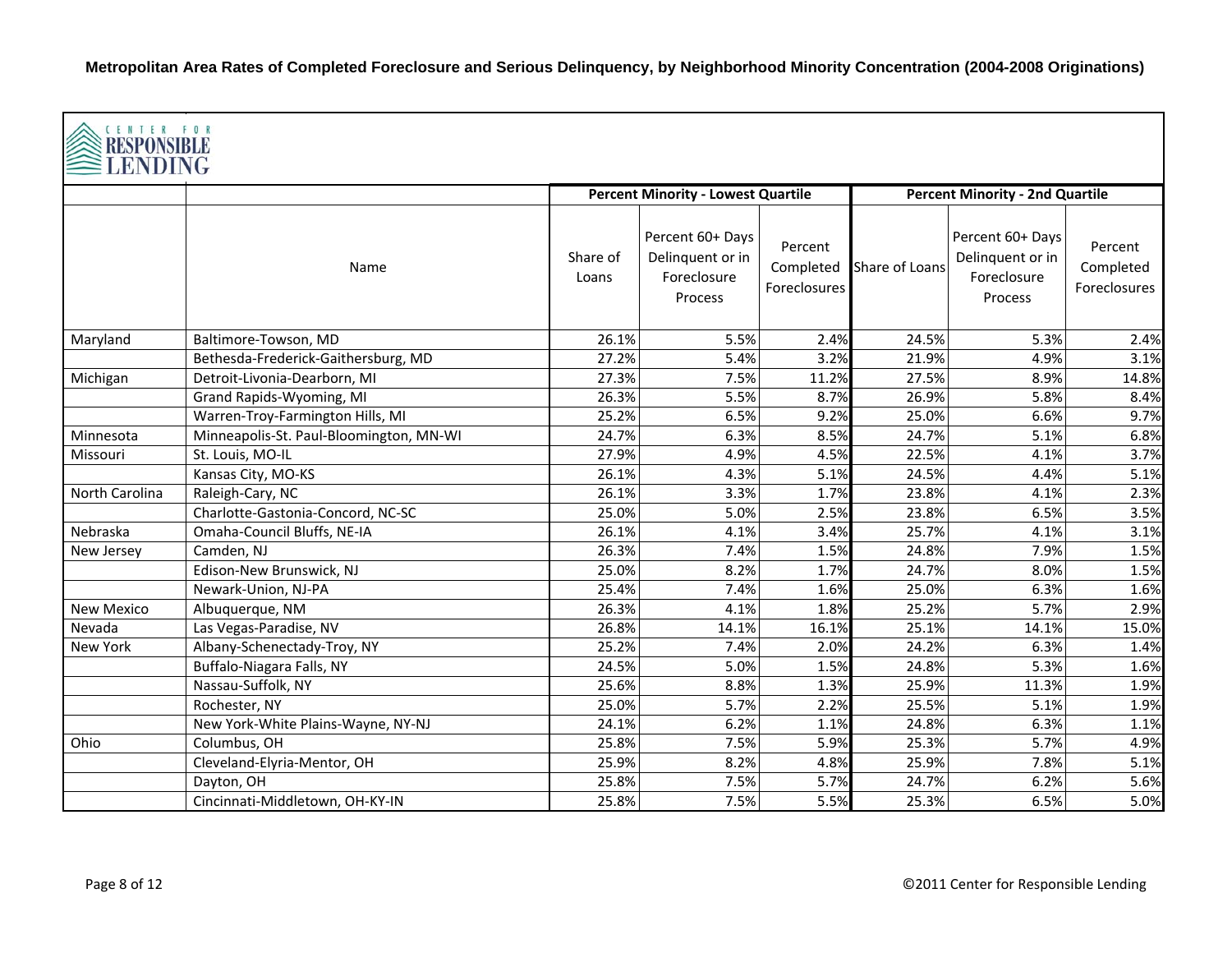| CENTER FOR<br><b>RESPONSIBLE</b><br>LENDING |                                         |                |                                                                |                                      |                |                                                                |                                      |  |
|---------------------------------------------|-----------------------------------------|----------------|----------------------------------------------------------------|--------------------------------------|----------------|----------------------------------------------------------------|--------------------------------------|--|
|                                             |                                         |                | <b>Percent Minority - 3rd Quartile</b>                         |                                      |                | <b>Percent Minority - Highest Quartile</b>                     |                                      |  |
|                                             | Name                                    | Share of Loans | Percent 60+ Days<br>Delinquent or in<br>Foreclosure<br>Process | Percent<br>Completed<br>Foreclosures | Share of Loans | Percent 60+ Days<br>Delinquent or in<br>Foreclosure<br>Process | Percent<br>Completed<br>Foreclosures |  |
| Maryland                                    | Baltimore-Towson, MD                    | 25.2%          | 6.2%                                                           | 2.9%                                 | 24.2%          | 9.5%                                                           | 4.2%                                 |  |
|                                             | Bethesda-Frederick-Gaithersburg, MD     | 24.7%          | 7.2%                                                           | 5.1%                                 | 26.1%          | 8.6%                                                           | 5.7%                                 |  |
| Michigan                                    | Detroit-Livonia-Dearborn, MI            | 25.0%          | 13.3%                                                          | 29.5%                                | 20.3%          | 16.6%                                                          | 39.2%                                |  |
|                                             | Grand Rapids-Wyoming, MI                | 24.7%          | 6.7%                                                           | 11.1%                                | 22.1%          | 8.1%                                                           | 18.9%                                |  |
|                                             | Warren-Troy-Farmington Hills, MI        | 24.7%          | 7.3%                                                           | 11.5%                                | 25.1%          | 8.1%                                                           | 12.9%                                |  |
| Minnesota                                   | Minneapolis-St. Paul-Bloomington, MN-WI | 25.7%          | 4.9%                                                           | 6.8%                                 | 24.9%          | 6.8%                                                           | 13.1%                                |  |
| Missouri                                    | St. Louis, MO-IL                        | 25.6%          | 4.4%                                                           | 3.9%                                 | 24.0%          | 9.5%                                                           | 10.9%                                |  |
|                                             | Kansas City, MO-KS                      | 24.5%          | 4.7%                                                           | 5.4%                                 | 24.9%          | 7.8%                                                           | 10.3%                                |  |
| North Carolina                              | Raleigh-Cary, NC                        | 26.2%          | 4.8%                                                           | 2.7%                                 | 23.9%          | 8.0%                                                           | 4.4%                                 |  |
|                                             | Charlotte-Gastonia-Concord, NC-SC       | 24.7%          | 6.6%                                                           | 3.8%                                 | 26.5%          | 10.9%                                                          | 6.4%                                 |  |
| Nebraska                                    | Omaha-Council Bluffs, NE-IA             | 23.7%          | 4.7%                                                           | 3.8%                                 | 24.5%          | 7.0%                                                           | 6.6%                                 |  |
| New Jersey                                  | Camden, NJ                              | 25.1%          | 9.4%                                                           | 1.9%                                 | 23.8%          | 12.8%                                                          | 2.9%                                 |  |
|                                             | Edison-New Brunswick, NJ                | 24.8%          | 7.5%                                                           | 1.6%                                 | 25.5%          | 9.5%                                                           | 2.3%                                 |  |
|                                             | Newark-Union, NJ-PA                     | 23.9%          | 10.1%                                                          | 2.7%                                 | 25.7%          | 18.8%                                                          | 7.0%                                 |  |
| New Mexico                                  | Albuquerque, NM                         | 26.5%          | 5.6%                                                           | 2.6%                                 | 22.0%          | 10.6%                                                          | 4.4%                                 |  |
| Nevada                                      | Las Vegas-Paradise, NV                  | 24.3%          | 14.9%                                                          | 16.5%                                | 23.7%          | 15.9%                                                          | 16.8%                                |  |
| New York                                    | Albany-Schenectady-Troy, NY             | 25.6%          | 5.7%                                                           | 1.5%                                 | 24.9%          | 8.1%                                                           | 2.7%                                 |  |
|                                             | Buffalo-Niagara Falls, NY               | 25.1%          | 5.5%                                                           | 1.7%                                 | 25.6%          | 6.5%                                                           | 2.8%                                 |  |
|                                             | Nassau-Suffolk, NY                      | 24.7%          | 13.0%                                                          | 2.4%                                 | 23.9%          | 20.3%                                                          | 4.1%                                 |  |
|                                             | Rochester, NY                           | 24.5%          | 5.5%                                                           | 2.0%                                 | 25.0%          | 8.4%                                                           | 3.6%                                 |  |
|                                             | New York-White Plains-Wayne, NY-NJ      | 25.3%          | 9.5%                                                           | 2.0%                                 | 25.8%          | 16.3%                                                          | 3.5%                                 |  |
| Ohio                                        | Columbus, OH                            | 24.8%          | 6.6%                                                           | 5.5%                                 | 24.1%          | 10.7%                                                          | 10.2%                                |  |
|                                             | Cleveland-Elyria-Mentor, OH             | 25.1%          | 10.4%                                                          | 7.5%                                 | 23.1%          | 16.4%                                                          | 16.3%                                |  |
|                                             | Dayton, OH                              | 25.5%          | 6.1%                                                           | 5.1%                                 | 24.0%          | 10.8%                                                          | 9.6%                                 |  |
|                                             | Cincinnati-Middletown, OH-KY-IN         | 24.1%          | 6.4%                                                           | 5.0%                                 | 24.8%          | 8.9%                                                           | 7.5%                                 |  |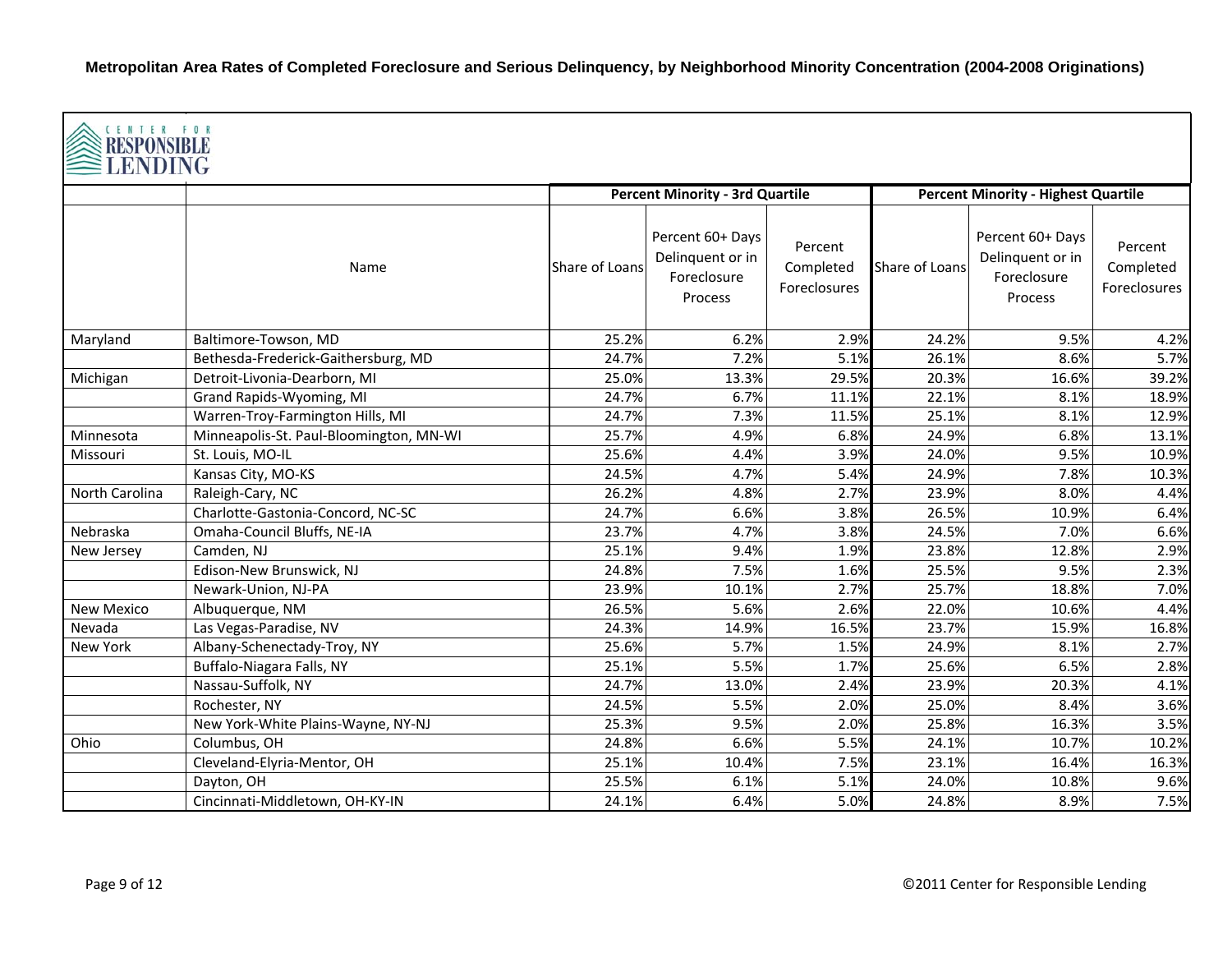| CENTER FOR<br>RESPONSIBL<br>LENDING |                                                |                            |                                                     |                                                                |                                                                          |
|-------------------------------------|------------------------------------------------|----------------------------|-----------------------------------------------------|----------------------------------------------------------------|--------------------------------------------------------------------------|
|                                     |                                                |                            |                                                     |                                                                | 2004 - 2008 Originations (First lien loans on owner-occupied properties) |
|                                     | Name                                           | <b>Total HMDA</b><br>Loans | Total Loans in<br>Matched<br>HMDA/LPS/BBx<br>Sample | Percent 60+ Days<br>Delinquent or in<br>Foreclosure<br>Process | Percent Completed<br><b>Foreclosures</b>                                 |
| Oklahoma                            | Tulsa, OK                                      | 88,612                     | 66,291                                              | 6.2%                                                           | 4.3%                                                                     |
|                                     | Oklahoma City, OK                              | 138,334                    | 100,540                                             | 5.7%                                                           | 3.8%                                                                     |
| Oregon                              | Portland-Vancouver-Beaverton, OR-WA            | 454,963                    | 274,083                                             | 5.9%                                                           | 3.6%                                                                     |
| Pennsylvania                        | Philadelphia, PA                               | 525,321                    | 345,671                                             | 6.2%                                                           | 1.9%                                                                     |
|                                     | Pittsburgh, PA                                 | 172,258                    | 133,862                                             | 6.1%                                                           | 3.2%                                                                     |
|                                     | Allentown-Bethlehem-Easton, PA-NJ              | 102,161                    | 75,620                                              | 8.0%                                                           | 2.6%                                                                     |
| Rhode Island                        | Providence-New Bedford-Fall River, RI-MA       | 212,485                    | 148,678                                             | 8.1%                                                           | 5.8%                                                                     |
| South Carolina                      | Charleston-North Charleston-Summerville, SC    | 107,955                    | 69,761                                              | 7.8%                                                           | 3.4%                                                                     |
|                                     | Columbia, SC                                   | 88,939                     | 60,803                                              | 7.6%                                                           | 3.7%                                                                     |
| Tennessee                           | Nashville-Davidson--Murfreesboro--Franklin, TN | 275,990                    | 169,626                                             | 6.2%                                                           | 4.3%                                                                     |
|                                     | Knoxville, TN                                  | 85,679                     | 60,468                                              | 5.3%                                                           | 4.8%                                                                     |
|                                     | Memphis, TN-MS-AR                              | 154,105                    | 103,262                                             | 11.0%                                                          | 8.5%                                                                     |
| Texas                               | Austin-Round Rock, TX                          | 225,878                    | 145,322                                             | 4.2%                                                           | 3.5%                                                                     |
|                                     | Dallas-Plano-Irving, TX                        | 587,202                    | 351,354                                             | 6.3%                                                           | 6.5%                                                                     |
|                                     | Fort Worth-Arlington, TX                       | 283,230                    | 171,915                                             | 6.8%                                                           | 6.4%                                                                     |
|                                     | Houston-Sugar Land-Baytown, TX                 | 791,591                    | 457,031                                             | 7.1%                                                           | 6.6%                                                                     |
|                                     | San Antonio, TX                                | 197,734                    | 137,738                                             | 5.9%                                                           | 3.9%                                                                     |
| Utah                                | Ogden-Clearfield, UT                           | 89,254                     | 60,983                                              | 4.4%                                                           | 3.8%                                                                     |
|                                     | Salt Lake City, UT                             | 227,945                    | 137,972                                             | 5.4%                                                           | 3.3%                                                                     |
| Virginia                            | Richmond, VA                                   | 204,776                    | 140,845                                             | 6.0%                                                           | 3.4%                                                                     |
|                                     | Virginia Beach-Norfolk-Newport News, VA-NC     | 313,740                    | 207,577                                             | 5.1%                                                           | 3.2%                                                                     |
| Washington                          | Seattle-Bellevue-Everett, WA                   | 673,897                    | 361,270                                             | 6.2%                                                           | 2.8%                                                                     |
|                                     | Tacoma, WA                                     | 171,898                    | 107,075                                             | 7.8%                                                           | 4.5%                                                                     |
| Wisconsin                           | Milwaukee-Waukesha-West Allis, WI              | 211,745                    | 140,106                                             | 6.6%                                                           | 4.3%                                                                     |

 $\overline{\phantom{a}}$ 

Г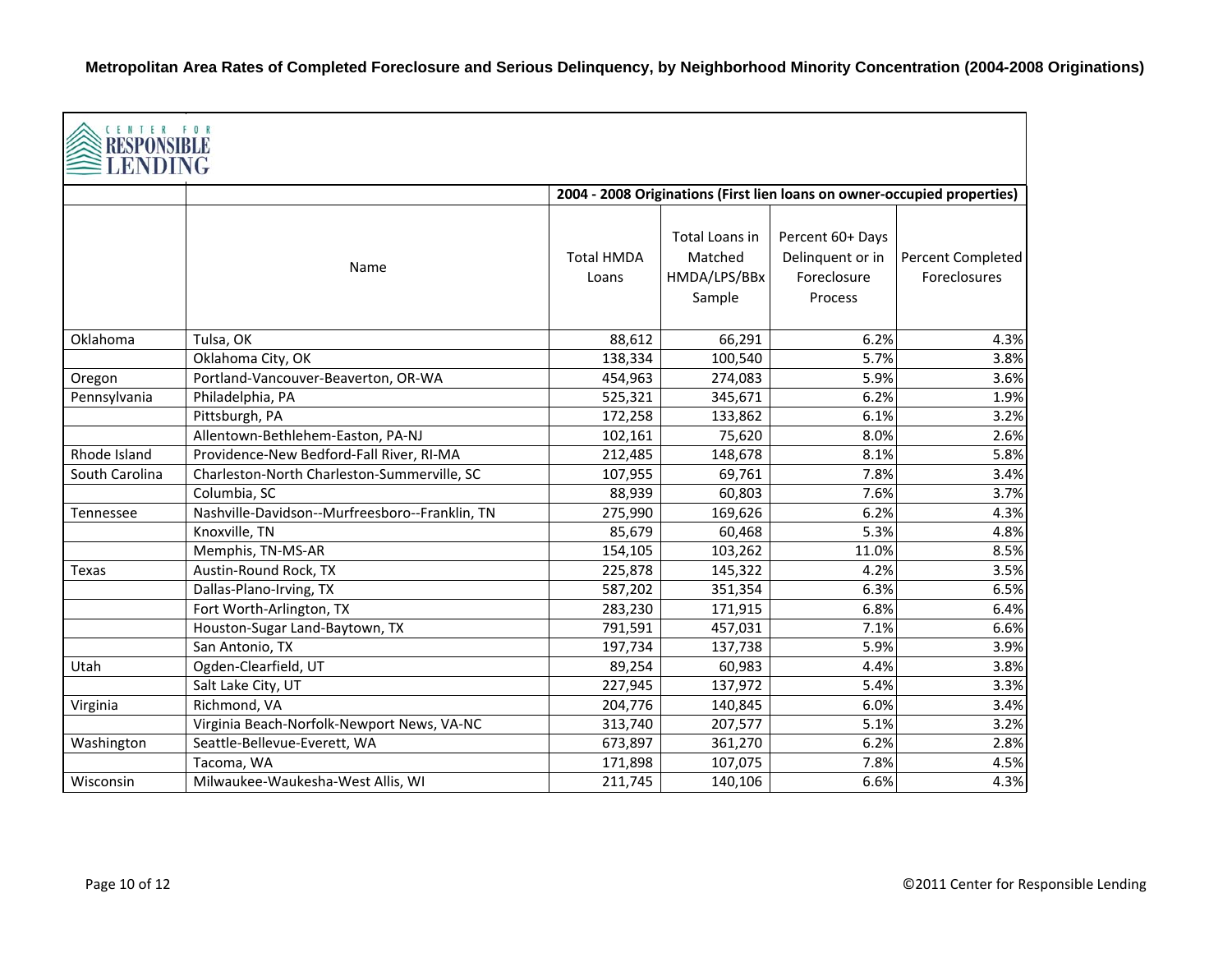| CENTER FOR<br><b>RESPONSIBLE</b><br><b>LENDING</b> |                                                |                   |                                                                |                                      |                                        |                                                                |                                      |  |  |
|----------------------------------------------------|------------------------------------------------|-------------------|----------------------------------------------------------------|--------------------------------------|----------------------------------------|----------------------------------------------------------------|--------------------------------------|--|--|
|                                                    |                                                |                   | <b>Percent Minority - Lowest Quartile</b>                      |                                      | <b>Percent Minority - 2nd Quartile</b> |                                                                |                                      |  |  |
|                                                    | Name                                           | Share of<br>Loans | Percent 60+ Days<br>Delinquent or in<br>Foreclosure<br>Process | Percent<br>Completed<br>Foreclosures | Share of Loans                         | Percent 60+ Days<br>Delinquent or in<br>Foreclosure<br>Process | Percent<br>Completed<br>Foreclosures |  |  |
| Oklahoma                                           | Tulsa, OK                                      | 22.9%             | 4.1%                                                           | 2.6%                                 | 25.8%                                  | 5.5%                                                           | 3.6%                                 |  |  |
|                                                    | Oklahoma City, OK                              | 25.6%             | 5.0%                                                           | 2.9%                                 | 25.4%                                  | 4.8%                                                           | 3.0%                                 |  |  |
| Oregon                                             | Portland-Vancouver-Beaverton, OR-WA            | 25.8%             | 5.8%                                                           | 3.5%                                 | 24.9%                                  | 5.7%                                                           | 3.4%                                 |  |  |
| Pennsylvania                                       | Philadelphia, PA                               | 25.3%             | 5.0%                                                           | 1.4%                                 | 24.5%                                  | 4.6%                                                           | 1.4%                                 |  |  |
|                                                    | Pittsburgh, PA                                 | 25.6%             | 6.3%                                                           | 2.9%                                 | 24.5%                                  | 5.5%                                                           | 2.6%                                 |  |  |
|                                                    | Allentown-Bethlehem-Easton, PA-NJ              | 26.6%             | 7.2%                                                           | 2.3%                                 | 25.4%                                  | 7.0%                                                           | 2.0%                                 |  |  |
| Rhode Island                                       | Providence-New Bedford-Fall River, RI-MA       | 27.4%             | 6.5%                                                           | 3.6%                                 | 25.2%                                  | 7.2%                                                           | 4.6%                                 |  |  |
| South Carolina                                     | Charleston-North Charleston-Summerville, SC    | 25.4%             | 6.4%                                                           | 3.0%                                 | 20.2%                                  | 7.9%                                                           | 3.7%                                 |  |  |
|                                                    | Columbia, SC                                   | 24.8%             | 5.5%                                                           | 2.5%                                 | 26.8%                                  | 7.1%                                                           | 3.6%                                 |  |  |
| Tennessee                                          | Nashville-Davidson--Murfreesboro--Franklin, TN | 25.8%             | 5.3%                                                           | 3.7%                                 | 23.2%                                  | 5.1%                                                           | 3.3%                                 |  |  |
|                                                    | Knoxville, TN                                  | 25.7%             | 5.8%                                                           | 4.8%                                 | 25.4%                                  | 5.1%                                                           | 4.2%                                 |  |  |
|                                                    | Memphis, TN-MS-AR                              | 26.0%             | 6.3%                                                           | 4.4%                                 | 25.2%                                  | 8.7%                                                           | 6.4%                                 |  |  |
| Texas                                              | Austin-Round Rock, TX                          | 25.3%             | 2.6%                                                           | 1.9%                                 | 23.5%                                  | 3.6%                                                           | 2.8%                                 |  |  |
|                                                    | Dallas-Plano-Irving, TX                        | 22.5%             | 4.2%                                                           | 4.3%                                 | 23.9%                                  | 5.1%                                                           | 5.4%                                 |  |  |
|                                                    | Fort Worth-Arlington, TX                       | 25.2%             | 5.4%                                                           | 4.8%                                 | 23.3%                                  | 5.5%                                                           | 5.1%                                 |  |  |
|                                                    | Houston-Sugar Land-Baytown, TX                 | 26.5%             | 4.6%                                                           | 4.5%                                 | 25.5%                                  | 6.0%                                                           | 5.8%                                 |  |  |
|                                                    | San Antonio, TX                                | 24.9%             | 3.5%                                                           | 2.4%                                 | 24.8%                                  | 4.4%                                                           | 2.8%                                 |  |  |
| Utah                                               | Ogden-Clearfield, UT                           | 27.9%             | 4.0%                                                           | 2.8%                                 | 22.9%                                  | 3.9%                                                           | 2.7%                                 |  |  |
|                                                    | Salt Lake City, UT                             | 25.9%             | 4.6%                                                           | 2.9%                                 | 24.9%                                  | 4.5%                                                           | 2.8%                                 |  |  |
| Virginia                                           | Richmond, VA                                   | 24.5%             | 3.2%                                                           | 1.7%                                 | 25.3%                                  | 5.1%                                                           | 2.7%                                 |  |  |
|                                                    | Virginia Beach-Norfolk-Newport News, VA-NC     | 25.5%             | 3.9%                                                           | 2.5%                                 | 24.5%                                  | 4.5%                                                           | 2.8%                                 |  |  |
| Washington                                         | Seattle-Bellevue-Everett, WA                   | 24.3%             | 6.2%                                                           | 2.7%                                 | 23.3%                                  | 5.4%                                                           | 2.4%                                 |  |  |
|                                                    | Tacoma, WA                                     | 26.5%             | 6.7%                                                           | 3.5%                                 | 24.5%                                  | 7.5%                                                           | 4.2%                                 |  |  |
| Wisconsin                                          | Milwaukee-Waukesha-West Allis, WI              | 27.6%             | 4.0%                                                           | 2.1%                                 | 27.1%                                  | 4.3%                                                           | 2.3%                                 |  |  |